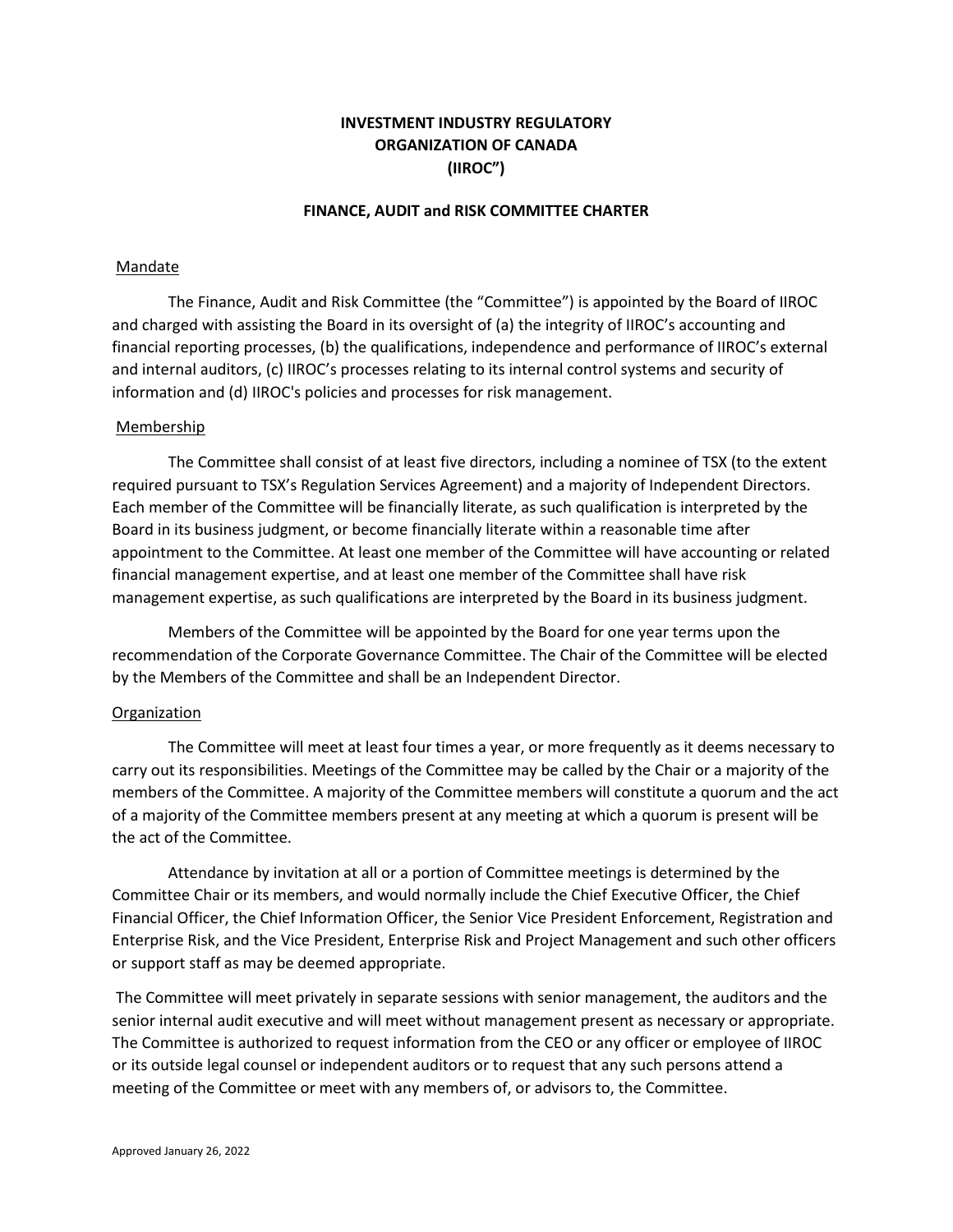In discharging its responsibilities, the Committee will have the authority to obtain, at IIROC's expense, advice and assistance from internal resources and external advisors or professionals it deems appropriate.

The Committee has the authority to make recommendations to the Board, but does not have decision-making authority unless such authority is specifically provided by resolution of the Board.

The Committee will periodically report to the Board and will report each year with respect to the activities of the Committee in compliance with this charter. It will assess the adequacy of this charter annually and may propose changes to the Board for approval. On a biennial basis, the Committee will review its own performance and report the results to the Board.

# Specific Responsibilities

The Committee's specific responsibilities include the following:

# *Oversight of External Audit Activities*

- (1) Recommend to the Board the appointment of, oversee the work of, evaluate the qualifications, performance and independence of, and determine compensation for the independent external auditor. In evaluating the performance of the auditor, the Committee will evaluate the performance of the auditor's lead partner and will consider whether the provision of non-audit services is compatible with maintaining the auditor's independence. The Committee will present its conclusions with respect to the auditor to the Board.
- (2) Review and approval of the annual audit plan, including proposed audit scope, focus areas, timing, staffing and key decisions underlying the audit plan (i.e., materiality), as well as appropriateness and reasonableness of proposed audit fees.
- (3) Meet with external auditors not less frequently than annually.
- (4) Review significant communications from the auditor including material unadjusted items and the management letter to be issued.
- (5) Review the findings of the audit, including: an assessment of critical accounting policies and practices in use and the impact of any new reporting or accounting requirements; alternative accounting treatments of financial information within generally accepted accounting principles that have been discussed with management and the treatment preferred by the auditor and report on this review to the Board.
- (6) Ensure that the underlying accounting policies, disclosure and key estimates are considered to be the most appropriate in the circumstances, within the range of acceptable alternatives.
- (7) Review with the auditor any problems or difficulties in auditing IIROC's financial statements and management's responses.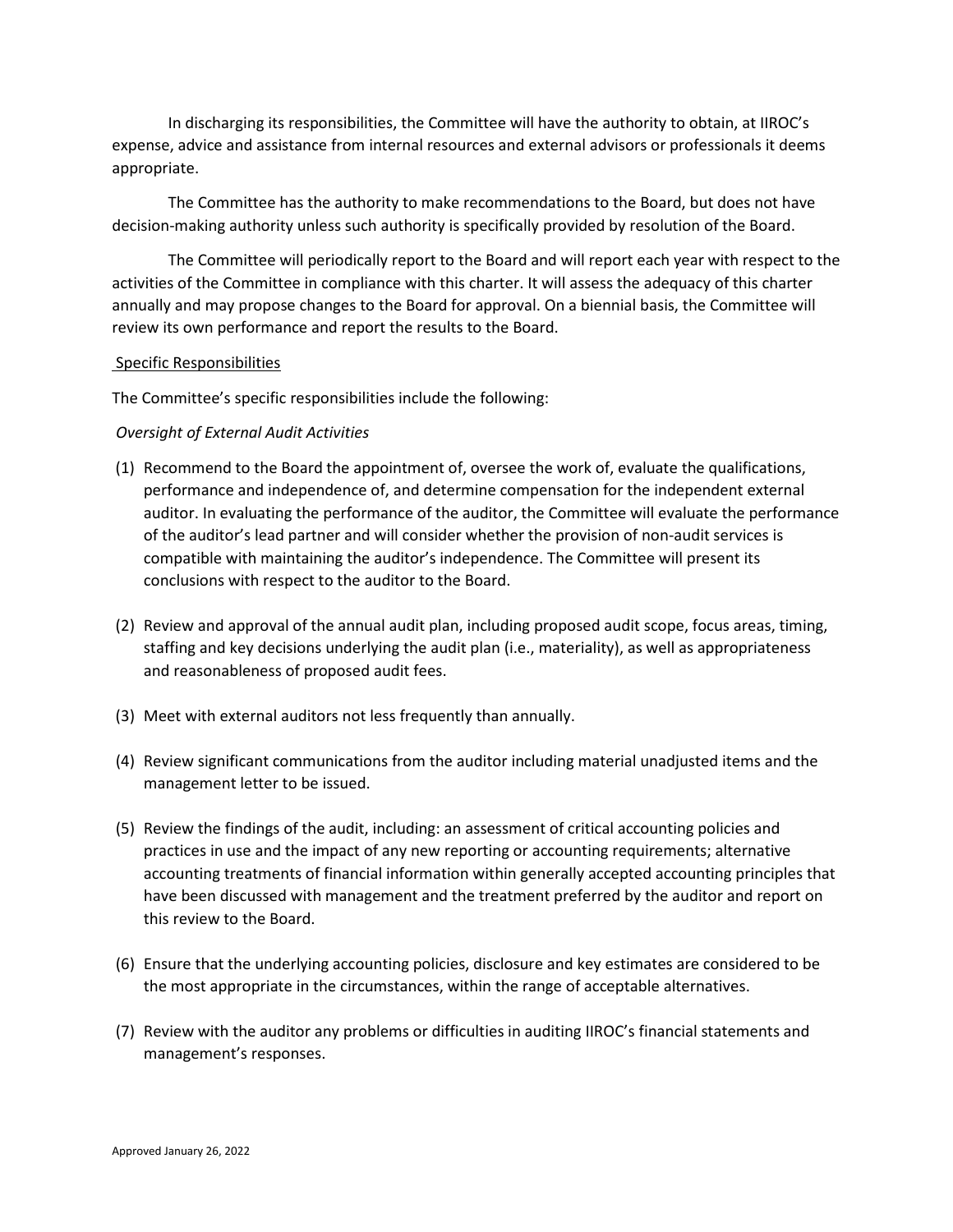- (8) Facilitate open communications among the auditor, management, any internal audit function and the Board.
- (9) Review annually and report to the Board the external auditor's report of the market surveillance systems and the Debt Information Processor system.
- (10) Pre-approve all audit services and permitted non-audit services (including the fees, terms and conditions for the performance of such services) to be provided by the external auditor. When appropriate the committee may delegate to one or more committee members or to management the authority to grant preapprovals of audit and permitted non-audit services and the full committee shall review the preapprovals at its next scheduled meeting.

# *Financial Reporting*

- (1) Review quarterly financial statements and any financial forecasts, including management reports and analysis of key variances, for submission to the Board.
- (2) Review and discuss with management and the auditor the Company's annual audited financial statements and review with them any significant financial reporting issues and judgments made in connection with the preparation of such statements, including IIROC's critical accounting principles and any significant changes to those principles or their application, the effect of off-balance sheet structures on IIROC's financial statements, and material or non-financial arrangements that do not appear in IIROC's financial statements.
- (3) Review and discuss with management and the auditor IIROC's annual financial disclosures including management's discussion and analysis. The committee shall approve such disclosures for inclusion in the Annual Report and make recommendations thereon to the Board.

# *Oversight of Internal Controls*

- (1) Periodically review the adequacy of internal controls and inquire on the practices and procedures of IIROC that enable management's reliance on internal control systems and report or make recommendations to the Board thereon.
- (2) Review with management, the external auditor, and the internal auditor any major issues as to the adequacy of IIROC's internal controls, any special steps adopted in light of material control deficiencies and the adequacy of disclosures about internal controls over financial reporting.

# *Oversight of Risk Management*

- (1) At least annually review and approve IIROC's risk management program, inclusive of IIROC's risk appetite, risk tolerance and risk policy statements, the charter of management's Risk Committee, and the guiding principles that underpin and support a risk-aware culture.
- (2) At least annually, review and discuss IIROC's significant risk exposures, associated controls and control deficiencies, and the steps management has taken or proposes to take to monitor and control or mitigate such risk exposures and to address such control deficiencies. For clarity, the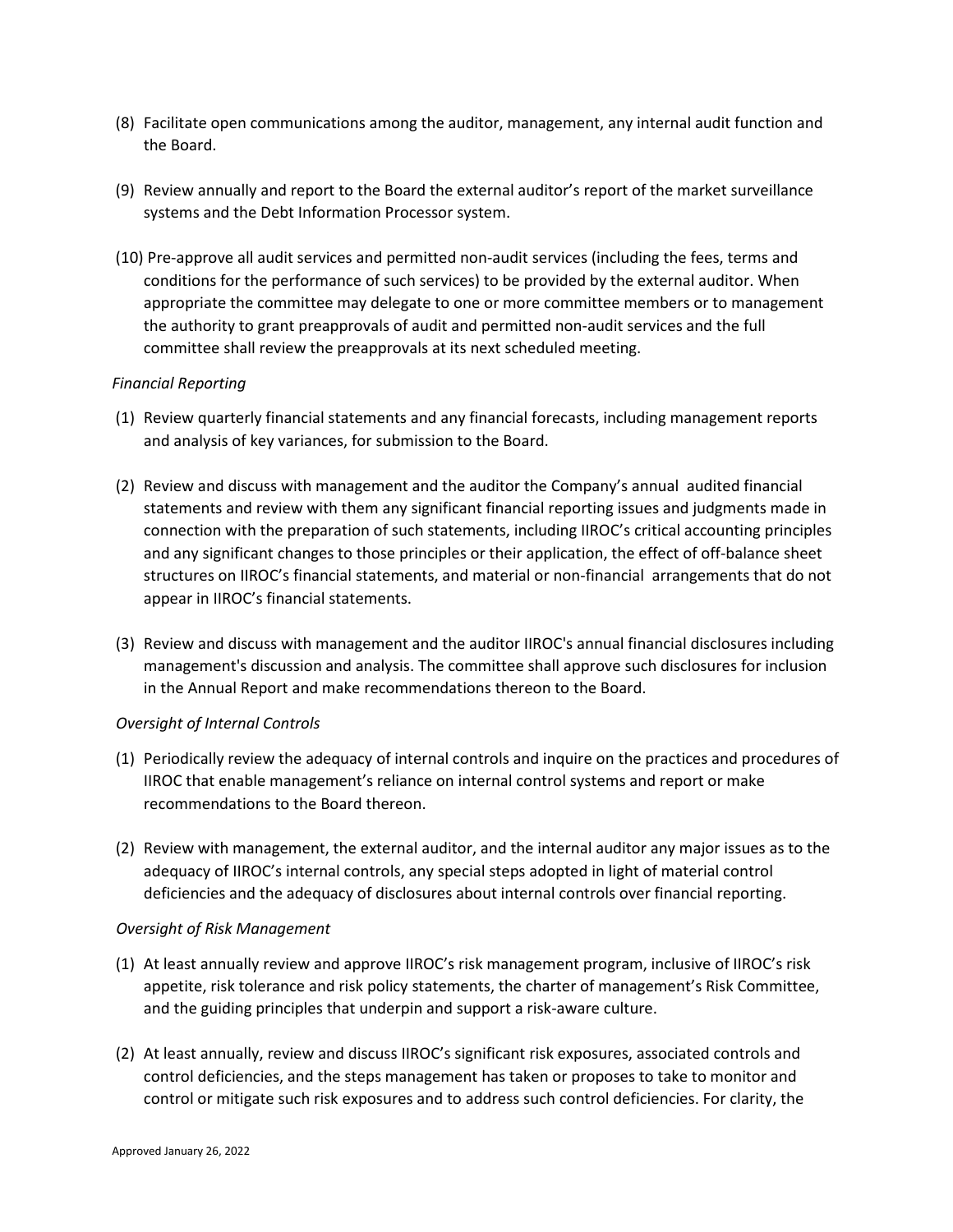Committee's responsibilities relative to oversight of significant risks include risks identified by management as well as risks raised by external parties, and risks associated with areas for which other Board committees provide operational oversight.

- (3) Review and approve, as appropriate, management's proposed treatment for any risks deemed to be outside of IIROC's risk tolerance.
- (4) Periodically assess whether IIROC has implemented an appropriate risk management and internal control culture.
- (5) Review reports from the Internal Audit Function service provider, in its capacity as the third line of defence, relating to the adequacy of IIROC's procedures and controls to manage its risk exposure, together with management's responses relating to the effectiveness of IIROC's programs, procedures and controls to manage its risk exposure.
- (6) Annually review IIROC's insurance coverage and recommend to the Board for approval.
- (7) Annually obtain reports from management confirming that all employees have signed and adhered to IIROC's Code of Conduct which includes confirmation of compliance with IIROC's risk management policies.
- (8) Review management's reports on any litigation matters that could materially affect the financial statements or operations of IIROC.

# *Oversight of Internal Audit Function*

- (1) Recommend to the Board for approval the engagement, and where appropriate the termination of the third party service provider for performance of the Internal Audit Function, who shall have direct access to the Committee.
- (2) At least annually review and approve the Internal Audit Charter.
- (3) At least annually review and assess the performance, qualifications, skills and resources, as well as independence of the service provider performing the Internal Audit Function. In evaluating the performance of the Internal Audit Function service provider, the Committee will also evaluate the performance of the lead partner. In evaluating the independence of the Internal Audit Function service provider, the Committee will consider whether the provision of non-internal audit services is compatible with maintaining the Internal Audit service provider's independence.
- (4) At least annually, review and approve the audit plan of the Internal Audit Function, including the areas to be audited, as well as estimated fees, and ensure that the work of the external auditor and the Internal Audit Function is coordinated.
- (5) Review the periodic reports on internal audit activities, including audit findings, recommendations and progress in meeting the annual audit plan.